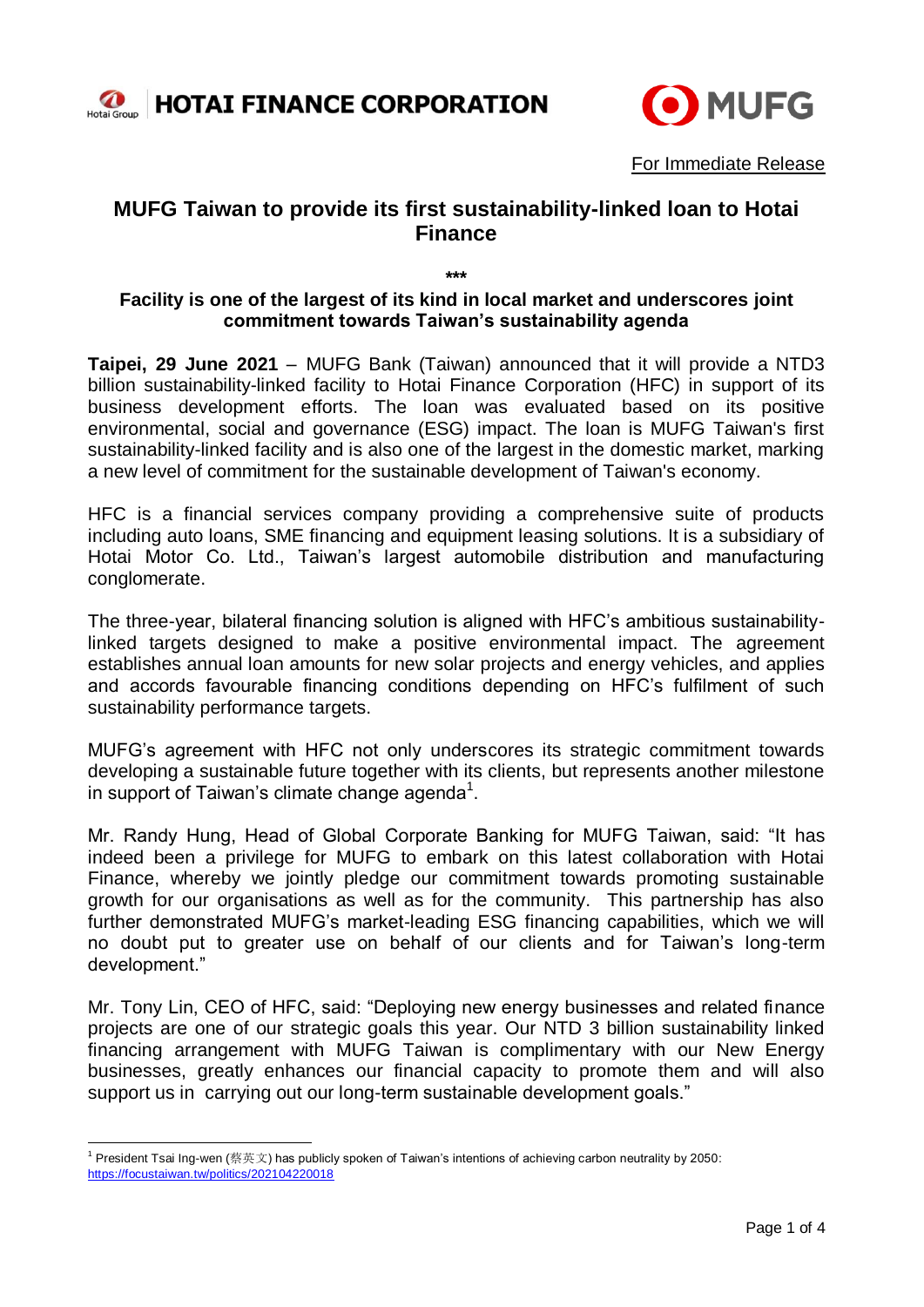Over the past 30 years of presence in Taiwan, MUFG has steadfastly nurtured and honed its expertise to better serve the needs of clients in Taiwan. MUFG serves a single market segment: large corporate banking, with three main sub-segments: major Japanese companies operating and investing in Taiwan, large-scale Taiwanese companies and MNCs operating in Taiwan.

MUFG has also financed some of Taiwan's strategic infrastructure projects. It has leveraged its vast experience in financing renewable energy projects, especially in offshore wind farms in Europe, in support of Taiwan's fulfilment of its green energy policy.

The bank played major roles in the NTD18.7 billion syndication loan in support of Formosa 1, the first offshore wind project in Taiwan. In March 2020, MUFG announced the successful financial close of a NTD90 billion (USD3 billion) project financing for the Changfang and Xidao Offshore Wind Farm in Changhua, Taiwan (CFXD). CFXD remains one of the largest offshore wind project financings in Asia Pacific and the fourth offshore wind farm which MUFG has supported in Taiwan to date.

- END -

.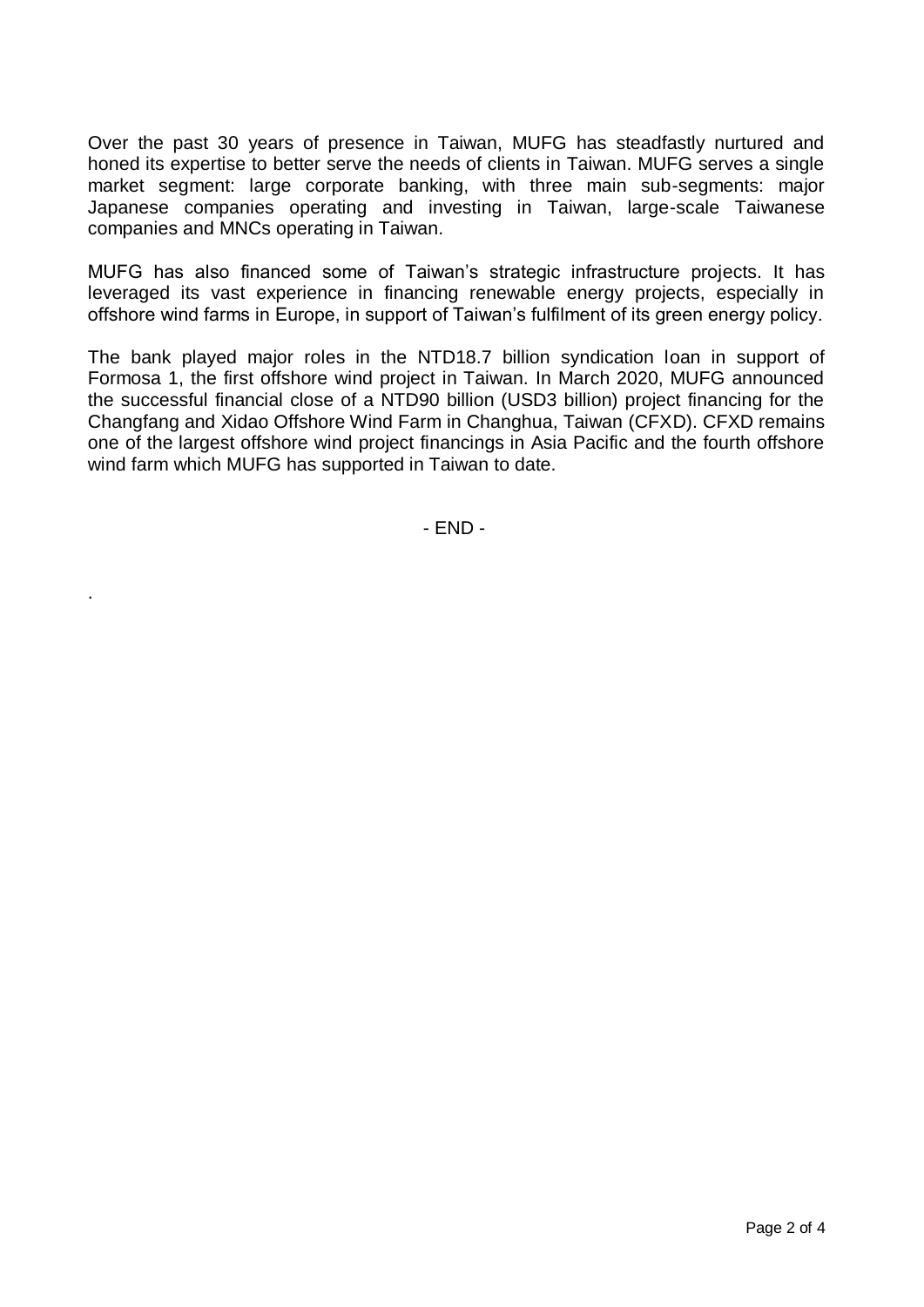## **About MUFG**

Mitsubishi UFJ Financial Group, Inc. (MUFG) is one of the world's leading financial groups. Headquartered in Tokyo and with over 360 years of history, MUFG has a global network with around 2,500 locations in more than 50 markets. The Group has over 180,000 employees and offers services including commercial banking, trust banking, securities, credit cards, consumer finance, asset management, and leasing.

The Group aims to "be the world's most trusted financial group" through close collaboration among our operating companies and flexibly respond to all of the financial needs of our customers, serving society, and fostering shared and sustainable growth for a better world. MUFG's shares trade on the Tokyo, Nagoya, and New York stock exchanges.

MUFG Bank, Ltd. is Japan's premier bank, with a global network spanning more than 50 markets. Outside of Japan, the bank offers an extensive scope of commercial and investment banking products and services to businesses, governments and individuals worldwide.

In Asia, MUFG has a presence across 20 markets – Australia, Bangladesh, Cambodia, China, Hong Kong, Indonesia, India, South Korea, Laos, Malaysia, Mongolia, Myanmar, New Zealand, Pakistan, Philippines, Singapore, Sri Lanka, Taiwan, Thailand and Vietnam.

It has also formed strategic partnerships with some of the most prominent banks in Southeast Asia, further augmenting its unrivalled network across the region – VietinBank in Vietnam, Krungsri in Thailand, Security Bank in the Philippines and Bank Danamon in Indonesia.

For more information, visit [www.mufg.jp/english](http://www.mufg.jp/english)

#### **About HFC**

As one of the subsidiaries of Hotai Motor (distributor of TOYOTA/LEXUS in Taiwan), HFC is a comprehensive finance service company.

To expand its international presence and serve Taiwanese companies in Taiwan and China, HFC established Hoyun International Lease Co., Ltd. in Shanghai, China in 2007, providing vehicle, machine and equipment leasing services which has allowed local Chinese and Taiwanese companies to better use its funding and get better support in operation development.

HFC advocates the management philosophy of "Customer First, Profession Based", hoping to convey the message of the "management philosophy of customer first and continuous improvement" and "management resolution of thorough execution" besides the existing customer awareness of TOYOTA brand and market leader idea. HFC also pursues best performance and applies to several aspects of customer service, supporting every customer to achieve outstanding quality of life. For social responsibility, HFC creates reasonable industry order and principle and cares people and environment. For the future, HFC will head toward sustainable development and create more diversified and higher quality products and services to enrich customers' life.

For more information, visit<https://www.hfcfinance.com.tw/en/index.html>